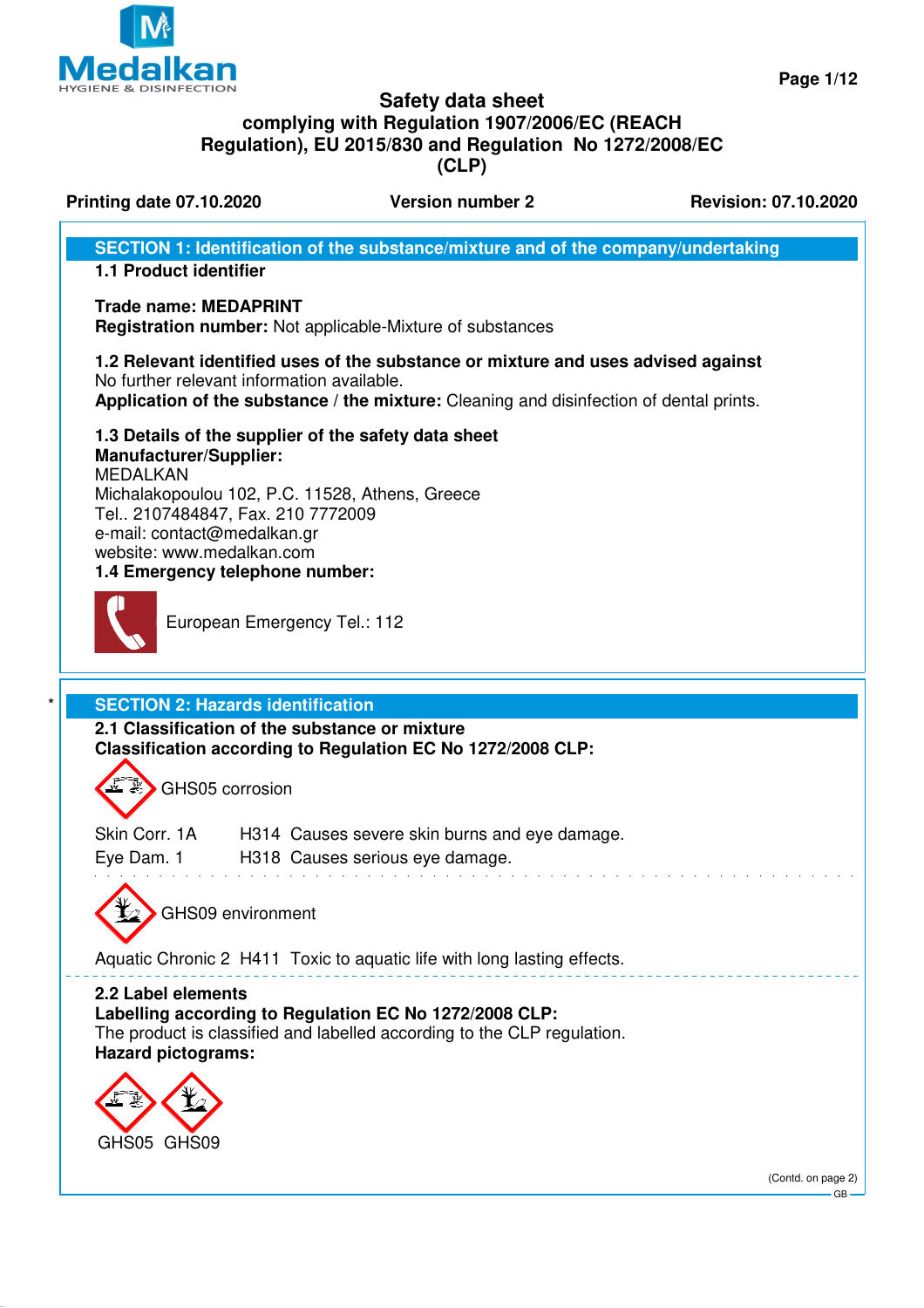# **Safety data sheet**

**complying with Regulation 1907/2006/EC (REACH Regulation), EU 2015/830 and Regulation No 1272/2008/EC**

**(CLP)**

**Printing date 07.10.2020 Version number 2 Revision: 07.10.2020 Trade name: MEDAPRINT** (Contd. of page 1) **Signal word:** Danger **Hazard-determining components of labelling:** N-(3-aminopropyl)-N-dodecylpropane-1,3-diamine didecyldimethylammonium chloride Isotridecanol, ethoxylated (≥7-≤10 EO) **Hazard statements:** H314 Causes severe skin burns and eye damage. H411 Toxic to aquatic life with long lasting effects. **Precautionary statements** P101 **If medical advice is needed, have product container or label at hand.** P102 Keep out of reach of children.<br>P260 Do not breathe dust/fume/gas Do not breathe dust/fume/gas/mist/vapours/spray. P273 Avoid release to the environment. P280 Wear protective gloves/protective clothing/eye protection/face protection/hearing protection. P301+P330+P331 IF SWALLOWED: Rinse mouth. Do NOT induce vomiting. P303+P361+P353 IF ON SKIN (or hair): Take off immediately all contaminated clothing. Rinse skin with water [or shower]. P305+P351+P338 IF IN EYES: Rinse cautiously with water for several minutes. Remove contact lenses, if present and easy to do. Continue rinsing. P310 Immediately call a POISON CENTER/doctor.<br>P405 Store locked up. P405 Store locked up.<br>P501 Dispose of conte Dispose of contents/container in accordance with local/regional/national/ international regulations. **Regulation (EC) No 648/2004 on detergents / Labelling for contents** non-ionic surfactants  $\sim$ preservation agents (LAURYLAMINE DIPROPYLENEDIAMINE) **2.3 Other hazards Results of PBT and vPvB assessment PBT:** Not applicable. **vPvB:** Not applicable. **SECTION 3: Composition/information on ingredients 3.2 Chemical characterisation: Mixtures Description:** Mixture: consisting of the following components. **Ingredients according Regulation (EU) 830/2015:** CAS: 2372-82-9 EINECS: 219-145-8 N-(3-aminopropyl)-N-dodecylpropane-1,3-diamine  $\Leftrightarrow$  Skin Corr. 1A, H314;  $\Leftrightarrow$  Aquatic Acute 1, H400; Aquatic Chronic 1, H410;  $\diamond$  Acute Tox. 4, H302  $\ge 5 - 10\%$ CAS: 7173-51-5 EINECS: 230-525-2 Index number: 612-131-00-6 didecyldimethylammonium chloride  $\leftrightarrow$  Skin Corr. 1B, H314;  $\leftrightarrow$  Acute Tox. 4, H302 ≥5-≤10%



GB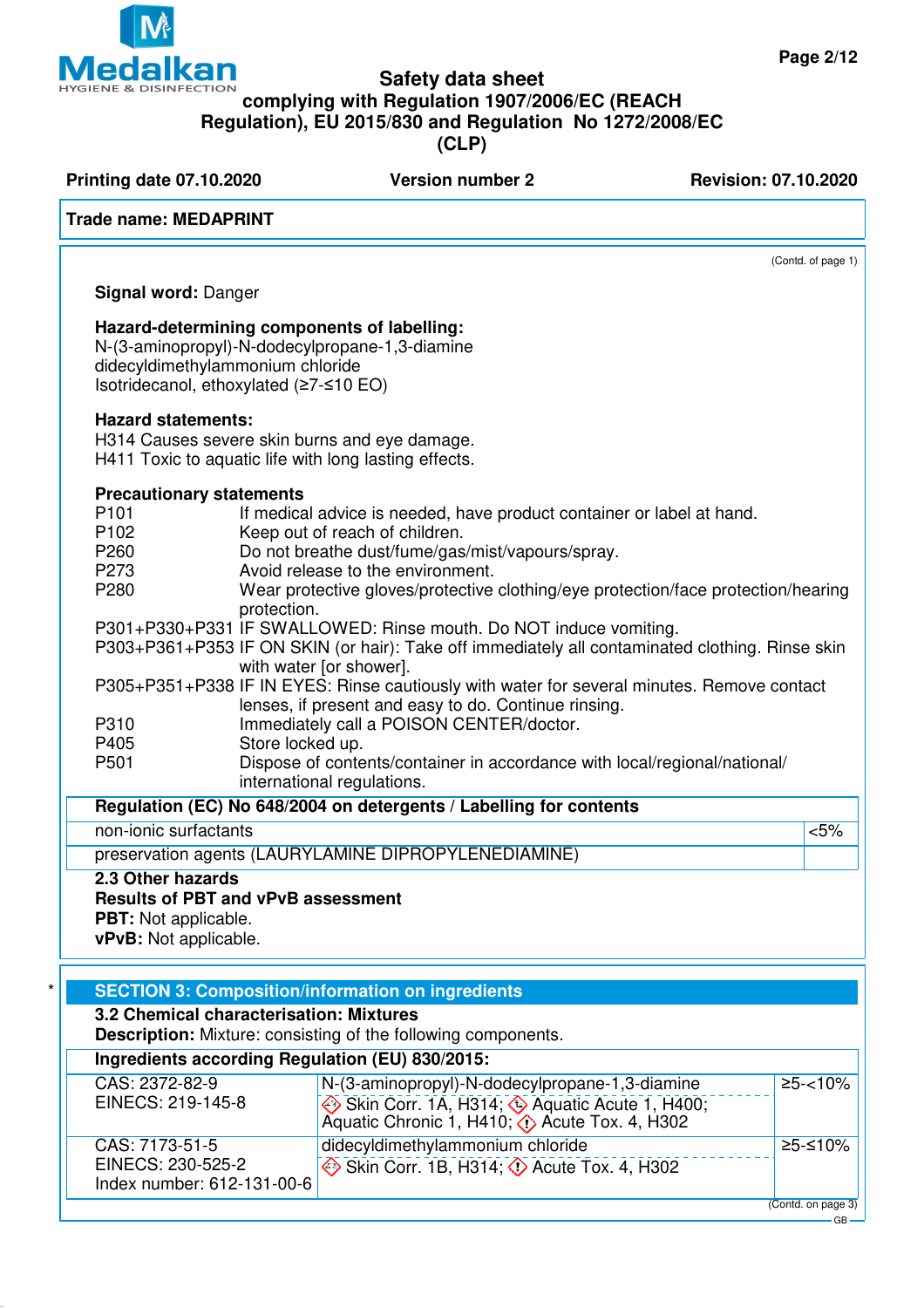

### **Safety data sheet complying with Regulation 1907/2006/EC (REACH Regulation), EU 2015/830 and Regulation No 1272/2008/EC (CLP)**

**Printing date 07.10.2020 Version number 2 Revision: 07.10.2020** 

### **Trade name: MEDAPRINT**

|                                                      |                                                                          | (Contd. of page 2) |
|------------------------------------------------------|--------------------------------------------------------------------------|--------------------|
| CAS: 69011-36-5                                      | Isotridecanol, ethoxylated $(≥7-≤10 EO)$                                 | ≥3-≤10%            |
| NLP: 500-241-6                                       | $\leftrightarrow$ Eye Dam. 1, H318; $\leftrightarrow$ Acute Tox. 4, H302 |                    |
| CAS: 67-63-0                                         | propan-2-ol                                                              | ≤2.5%              |
| EINECS: 200-661-7<br>Index number: 603-117-00-0 H336 | <b>Example 2, H225; 4&gt; Eye Irrit. 2, H319; STOT SE 3,</b>             |                    |
|                                                      |                                                                          |                    |

### **SECTION 4: First aid measures**

### **4.1 Description of first aid measures**

### **General information:**

Immediately remove any clothing soiled by the product.

Take affected persons out into the fresh air.

### **After inhalation:**

Supply fresh air and to be sure call for a doctor.

In case of unconsciousness place patient stably in side position for transportation.

Seek medical treatment in case of complaints.

### **After skin contact:**

Immediately wash with water and soap and rinse thoroughly.

Wash contaminated clothing before use.

Remove contaminated clothing.

If skin irritation continues, consult a doctor.

### **After eye contact:**

Immediately flush eyes with plenty of water, occasionally lifting the upper and lower eyelids. Check for and remove any contact lenses.

Continue to rinse for at least 10 minutes.

Get medical attention if irritation occurs.

### **After swallowing:**

Drink plenty of water and provide fresh air. Call for a doctor immediately.

Do not induce vomiting; call for medical help immediately.

Never give anything by mouth to an unconscious person.

Rinse mouth and lips with plenty of water if the subject is concious, then hospitalize.

### **4.2 Most important symptoms and effects, both acute and delayed**

No further relevant information available.

**4.3 Indication of any immediate medical attention and special treatment needed** No further relevant information available.

### **SECTION 5: Firefighting measures**

### **5.1 Extinguishing media**

**Suitable extinguishing agents:** CO2, powder or water spray. Fight larger fires with water spray. **5.2 Special hazards arising from the substance or mixture**

No further relevant information available.

### **5.3 Advice for firefighters**

### **Protective equipment:**

Self contained breathing apparatus and full protective clothing must be worn in case of fire.

(Contd. on page 4) GB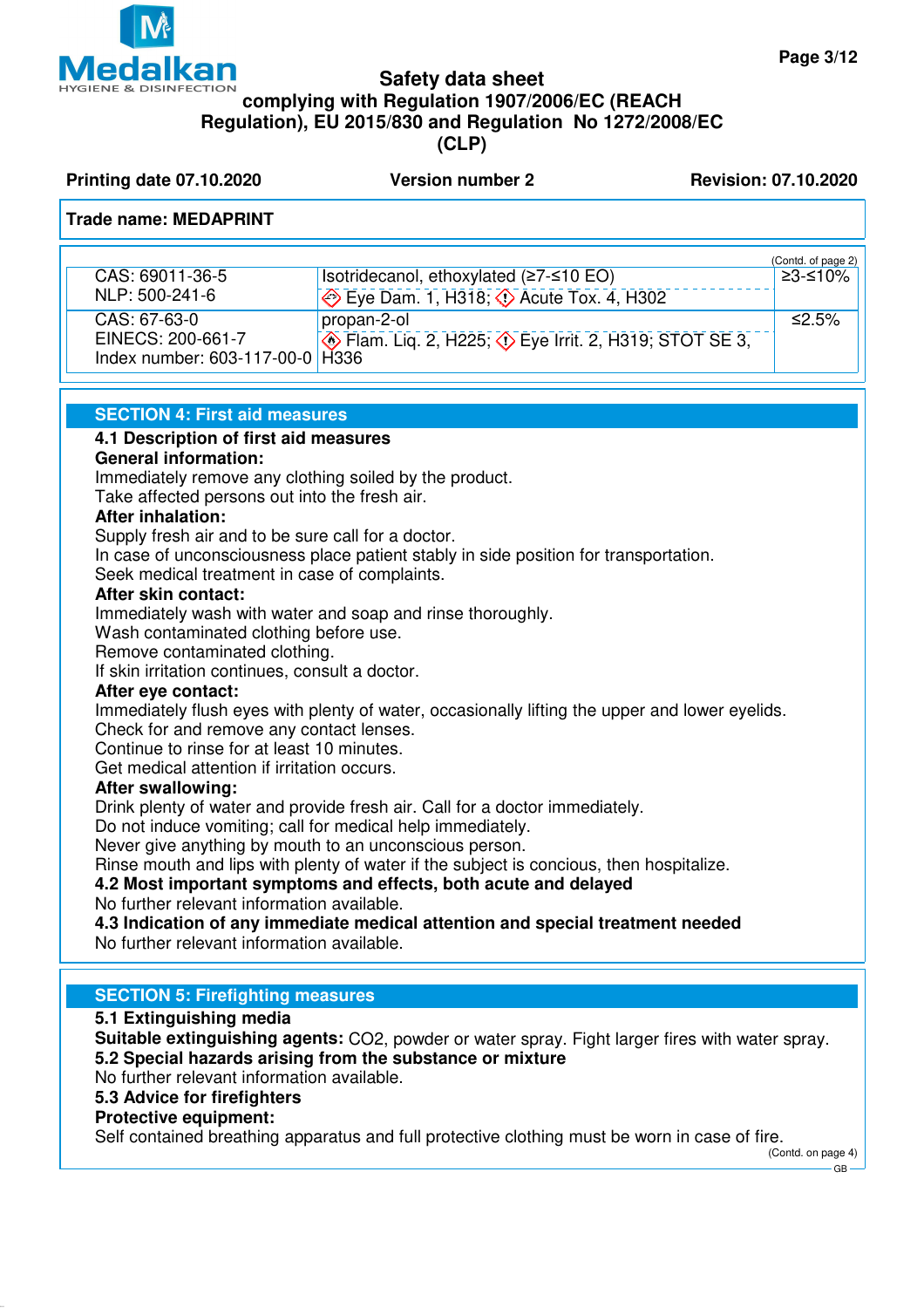(Contd. of page 3)

### **Safety data sheet**

**HYGIENE & DISINFECTION complying with Regulation 1907/2006/EC (REACH**

**Regulation), EU 2015/830 and Regulation No 1272/2008/EC**

**(CLP)**

**Printing date 07.10.2020 Version number 2 Revision: 07.10.2020** 

**Medalkan** 

### **Trade name: MEDAPRINT**

### **Additional information**

Collect contaminated fire fighting water separately. It must not enter the sewage system.

### **SECTION 6: Accidental release measures**

| 6.1 Personal precautions, protective equipment and emergency procedures:<br>Wear protective equipment. Keep unprotected persons away. |
|---------------------------------------------------------------------------------------------------------------------------------------|
| Avoid formation of dust.                                                                                                              |
| Avoid contact with spilled material.                                                                                                  |
| Goggles and/ or face shield, if contact with eyes or splashes are anticipated.                                                        |
| Avoid contact with skin and eyes.                                                                                                     |
| Wear protective clothing.                                                                                                             |
| Ensure adequate ventilation.                                                                                                          |
| 6.1.1 For non-emergency personnel                                                                                                     |
| Ensure sufficient ventilation.                                                                                                        |
| Use personal protective equipment.                                                                                                    |
| Avoid contact with skin and eyes.                                                                                                     |
| 6.1.2 For emergency responders                                                                                                        |
| Use safety goggles, in case of contact with the eyes.                                                                                 |
| Use chemicals resistant gloves.                                                                                                       |
| 6.2 Environmental precautions:                                                                                                        |
| Do not allow to enter sewers/ surface or ground water.                                                                                |
| Do not allow to penetrate the ground/soil.                                                                                            |
| 6.3 Methods and material for containment and cleaning up:                                                                             |
| Absorb with liquid-binding material (sand, diatomite, acid binders, universal binders, sawdust, silica                                |
| gel).<br>Use neutralising agent.                                                                                                      |
| Dispose contaminated material as waste according to item 13.                                                                          |
| Ensure adequate ventilation.                                                                                                          |
| Send for recovery or disposal in suitable receptacles.                                                                                |
| 6.4 Reference to other sections:                                                                                                      |
| See Section 7 for information on safe handling.                                                                                       |
| See Section 8 for information on personal protection equipment.                                                                       |
| See Section 13 for disposal information.                                                                                              |
|                                                                                                                                       |
| <b>SECTION 7: Handling and storage</b>                                                                                                |
| 7.1 Precautions for safe handling                                                                                                     |
| Open and handle receptacle with care.                                                                                                 |
| Keep receptacles tightly sealed.                                                                                                      |
|                                                                                                                                       |

Prevent formation of aerosols.

Avoid splashes or spray in enclosed areas.

Store in cool, dry place in tightly closed receptacles.

Avoid contact with skin, eyes and clothing.

**Information about fire - and explosion protection:** No special measures required.

(Contd. on page 5)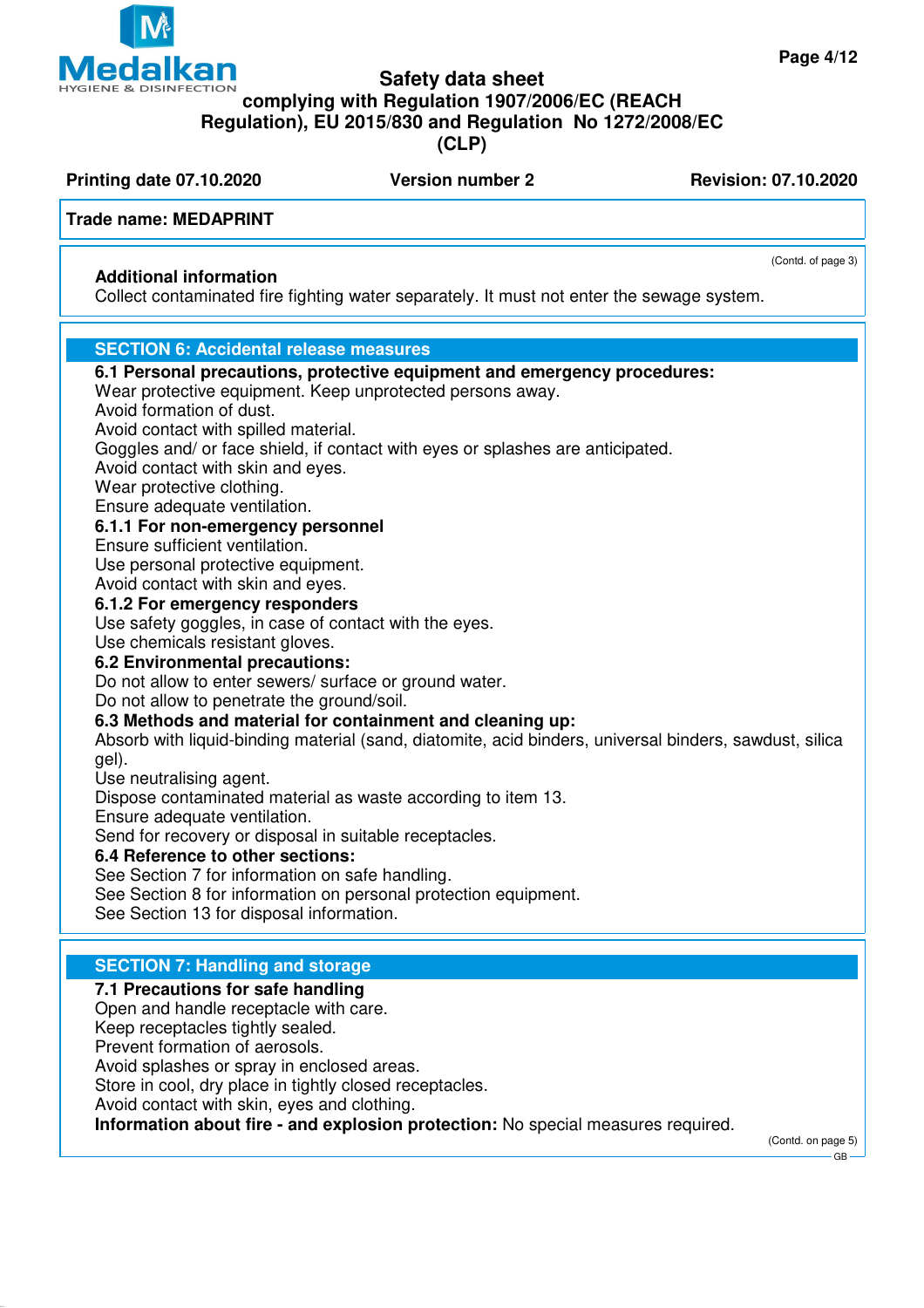(Contd. of page 4)



## **Safety data sheet complying with Regulation 1907/2006/EC (REACH Regulation), EU 2015/830 and Regulation No 1272/2008/EC**

**(CLP)**

**Printing date 07.10.2020 Version number 2 Revision: 07.10.2020** 

### **Trade name: MEDAPRINT**

**7.2 Conditions for safe storage, including any incompatibilities Storage:**

**Requirements to be met by storerooms and receptacles:**

Store in a cool location.

Prevent any seepage into the ground.

**Information about storage in one common storage facility:** Not required.

**Further information about storage conditions:**

Keep container tightly sealed.

Store under lock and key and with access restricted to technical experts or their assistants only. Store under lock and key and out of the reach of children.

**7.3 Specific end use(s)** No further relevant information available.

### **SECTION 8: Exposure controls/personal protection**

### **8.1 Control parameters**

**Ingredients with limit values that require monitoring at the workplace:**

### **CAS: 57-55-6 Propylene glycol**

WEL (Great Britain) Long-term value: 474\* 10\*\* mg/m<sup>3</sup>, 150\* ppm \*total vapour and particulates \*\*particulates

### **CAS: 67-63-0 propan-2-ol**

WEL (Great Britain) Short-term value: 1250 mg/m<sup>3</sup>, 500 ppm Long-term value:  $999 \text{ ma/m}^3$ , 400 ppm

**Additional information:** The lists valid during the making were used as basis.

### **8.2 Exposure controls**

**8.2.1. Appropriate engineering controls** Provide adequate ventilation.

## **Personal protective equipment**

### **General protective and hygienic measures:**

Keep away from foodstuffs, beverages and feed. Immediately remove all soiled and contaminated clothing. Wash hands before breaks and at the end of work. Do not inhale gases / fumes / aerosols. Avoid contact with the eyes. Do not eat or drink while working. **Respiratory protection:**

In case of brief exposure or low pollution use respiratory filter device. In case of intensive or longer exposure use self-contained respiratory protective device.

> (Contd. on page 6) GB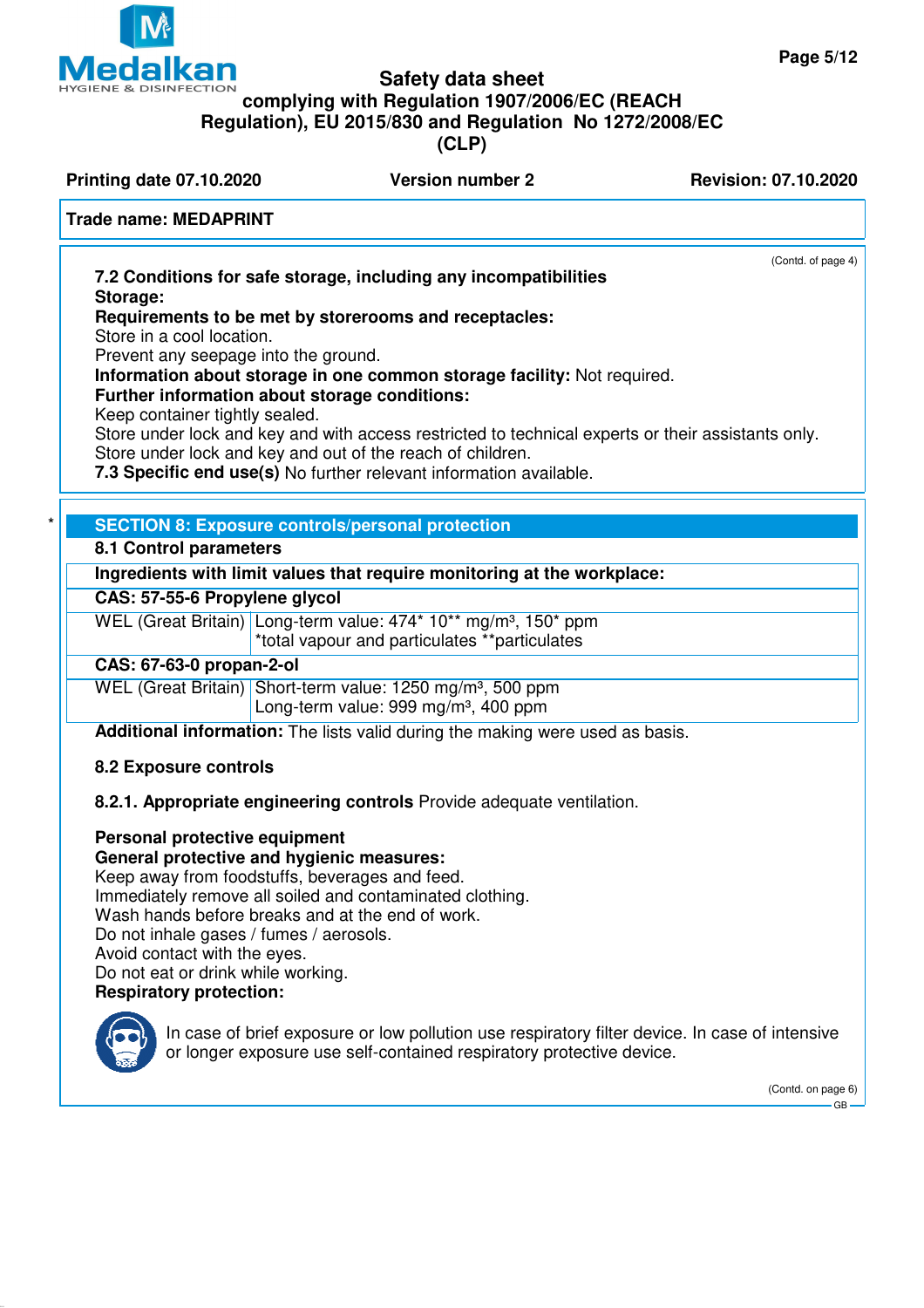(Contd. of page 5)

### **Safety data sheet**

### **HYGIENE & DISINFECTION complying with Regulation 1907/2006/EC (REACH**

**Regulation), EU 2015/830 and Regulation No 1272/2008/EC**

**(CLP)**

**Printing date 07.10.2020 Version number 2 Revision: 07.10.2020** 

### **Trade name: MEDAPRINT**

**GIN** 

### **Protection of hands:**



**IEO** 

Protective gloves

The glove material has to be impermeable and resistant to the product/ the substance/ the preparation.

Due to missing tests no recommendation to the glove material can be given for the product/ the preparation/ the chemical mixture.

Selection of the glove material on consideration of the penetration times, rates of diffusion and the degradation

### **Material of gloves**

The selection of the suitable gloves does not only depend on the material, but also on further marks of quality and varies from manufacturer to manufacturer. As the product is a mixture of several substances, the resistance of the glove material can not be calculated in advance and has therefore to be checked prior to the application.

### **Penetration time of glove material**

The exact break through time has to be found out by the manufacturer of the protective gloves and has to be observed.

The determined penetration times according to EN 16523-1:2015 are not performed under practical conditions. Therefore a maximum wearing time, which corresponds to 50% of the penetration time, is recommended.

**For the permanent contact in work areas without heightened risk of injury (e.g. Laboratory) gloves made of the following material are suitable:**

PVC gloves

**Eye protection:**



Tightly sealed goggles (EN 166).

### **Body protection:**



Protective work clothing

### **SECTION 9: Physical and chemical properties**

**9.1 Information on basic physical and chemical properties General Information**

**Appearance: Form:** Liquid Liquid Colour: Colour: **Odour:** Odourless **Odour threshold:** Not determined

**Colour:** Colourless

**pH value:** 12.0-12.8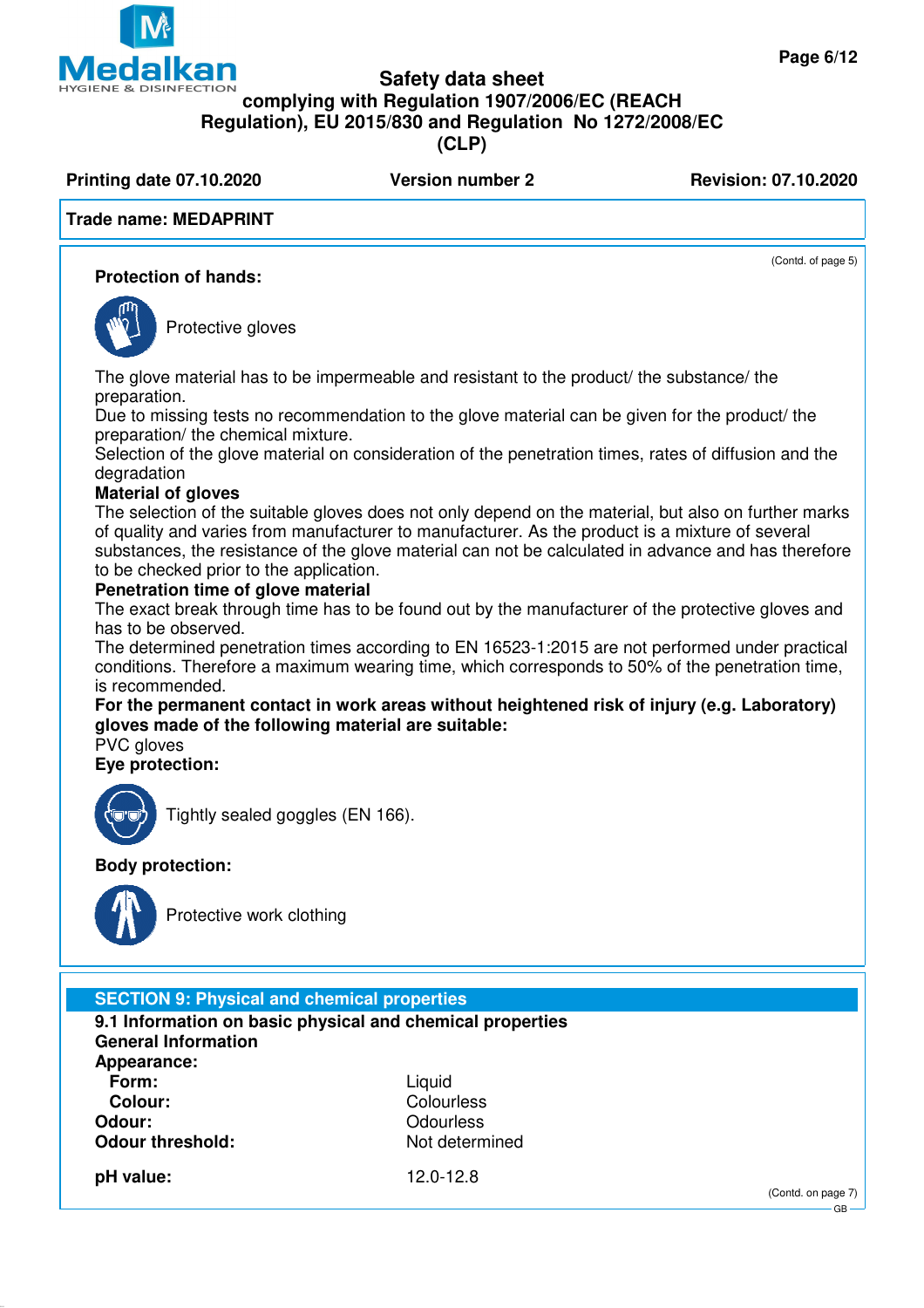

### **Safety data sheet complying with Regulation 1907/2006/EC (REACH Regulation), EU 2015/830 and Regulation No 1272/2008/EC (CLP)**

| <b>Printing date 07.10.2020</b>                                                                 | <b>Version number 2</b>                                                        | <b>Revision: 07.10.2020</b> |                    |
|-------------------------------------------------------------------------------------------------|--------------------------------------------------------------------------------|-----------------------------|--------------------|
| <b>Trade name: MEDAPRINT</b>                                                                    |                                                                                |                             |                    |
| <b>Melting point/freezing point:</b><br>Initial boiling point and boiling range: Not determined | Not determined                                                                 |                             | (Contd. of page 6) |
| <b>Flash point:</b>                                                                             | Not determined                                                                 |                             |                    |
| Flammability (solid, gas):                                                                      | Not applicable                                                                 |                             |                    |
| Auto-ignition temperature:                                                                      | Not determined                                                                 |                             |                    |
| <b>Decomposition temperature:</b>                                                               | Not determined                                                                 |                             |                    |
| Auto-ignition temperature:                                                                      | Product is not selfigniting.                                                   |                             |                    |
| <b>Explosive properties:</b>                                                                    | Product does not present an explosion hazard.                                  |                             |                    |
| <b>Explosion limits:</b><br>Lower:<br>Upper:<br><b>Oxidising properties</b>                     | Not determined<br>Not determined<br>Not considered as oxidising.               |                             |                    |
| <b>Vapour pressure:</b>                                                                         | Not determined                                                                 |                             |                    |
| <b>Density:</b><br><b>Relative density</b><br><b>Vapour density</b><br><b>Evaporation rate</b>  | Not determined<br>Not determined<br>Not determined<br>Not determined           |                             |                    |
| Solubility in / Miscibility with<br>water:                                                      | Fully miscible                                                                 |                             |                    |
| Partition coefficient: n-octanol/water: Not determined                                          |                                                                                |                             |                    |
| <b>Viscosity:</b><br>Dynamic:<br>Kinematic:<br>9.2 Other information                            | Not determined<br>Not determined<br>No further relevant information available. |                             |                    |
|                                                                                                 |                                                                                |                             |                    |

### **SECTION 10: Stability and reactivity**

**10.1 Reactivity** No further relevant information available.

**10.2 Chemical stability**

**Thermal decomposition / conditions to be avoided** Stable at environment temperature.

**10.3 Possibility of hazardous reactions** No dangerous reactions known.

**10.4 Conditions to avoid** No further relevant information available.

**10.5 Incompatible materials** No further relevant information available.

**10.6 Hazardous decomposition products** No dangerous decomposition products known.

(Contd. on page 8)

GB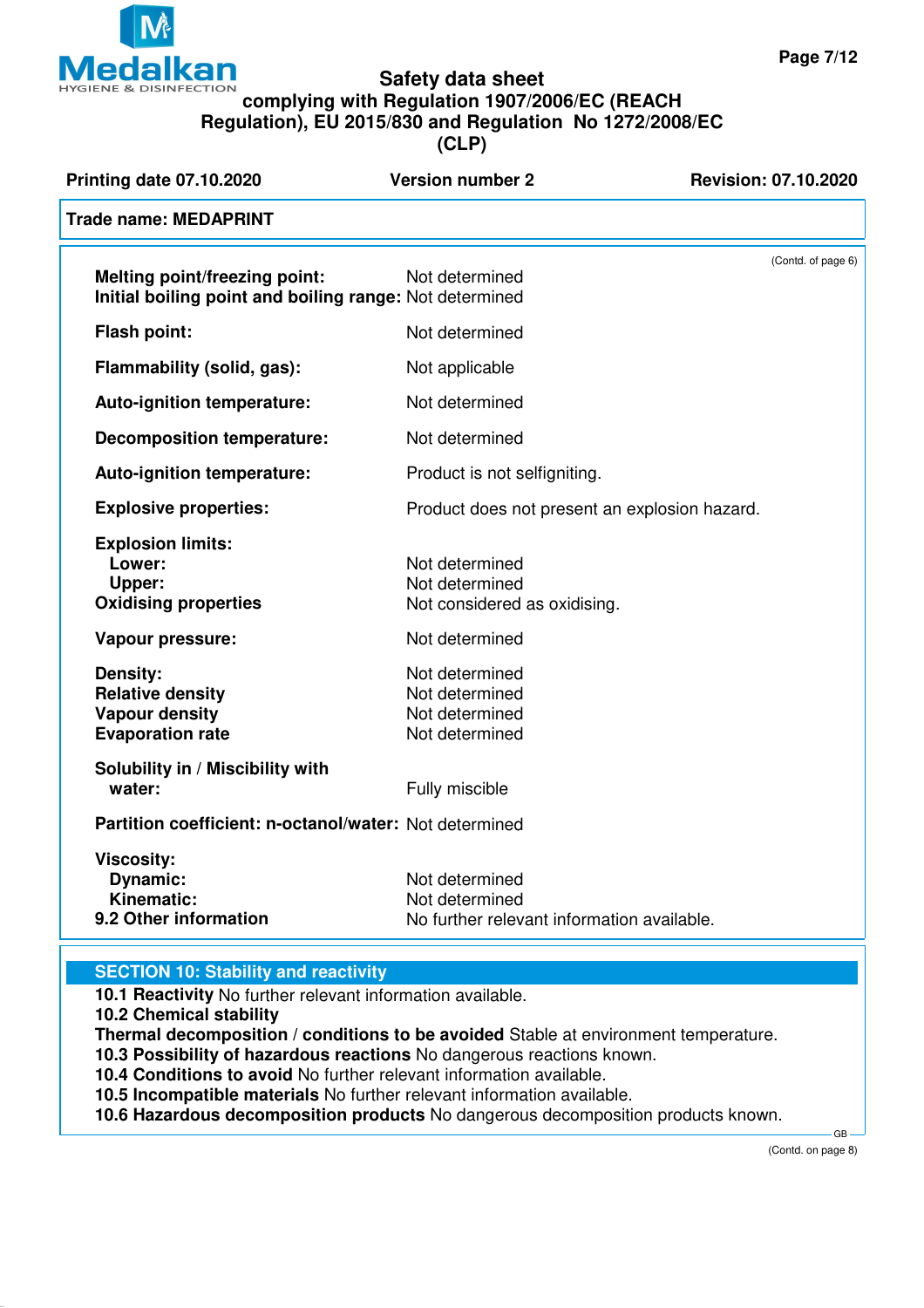

**Printing date 07.10.2020 Version number 2 Revision: 07.10.2020** 

**Trade name: MEDAPRINT**

(Contd. of page 7)

|                                                 | <b>SECTION 11: Toxicological information</b> |                                                                                                                                                                                                                                                                                                                                                                                                                                                 |  |
|-------------------------------------------------|----------------------------------------------|-------------------------------------------------------------------------------------------------------------------------------------------------------------------------------------------------------------------------------------------------------------------------------------------------------------------------------------------------------------------------------------------------------------------------------------------------|--|
|                                                 |                                              |                                                                                                                                                                                                                                                                                                                                                                                                                                                 |  |
|                                                 | 11.1 Information on toxicological effects    | Acute toxicity Based on available data, the classification criteria are not met.                                                                                                                                                                                                                                                                                                                                                                |  |
|                                                 |                                              |                                                                                                                                                                                                                                                                                                                                                                                                                                                 |  |
|                                                 | LD/LC50 values relevant for classification:  |                                                                                                                                                                                                                                                                                                                                                                                                                                                 |  |
| <b>ATE (Acute Toxicity Estimates)</b>           |                                              |                                                                                                                                                                                                                                                                                                                                                                                                                                                 |  |
| Oral                                            | <b>LD50</b>                                  | $2,101$ mg/kg                                                                                                                                                                                                                                                                                                                                                                                                                                   |  |
| CAS: 7173-51-5 didecyldimethylammonium chloride |                                              |                                                                                                                                                                                                                                                                                                                                                                                                                                                 |  |
| Oral                                            | LD50                                         | 84 mg/kg (rat)                                                                                                                                                                                                                                                                                                                                                                                                                                  |  |
| <b>CAS: 67-63-0 propan-2-ol</b>                 |                                              |                                                                                                                                                                                                                                                                                                                                                                                                                                                 |  |
| Oral                                            | LD50                                         | 5,045 mg/kg (rat)                                                                                                                                                                                                                                                                                                                                                                                                                               |  |
| Dermal                                          | LD50                                         | 12,800 mg/kg (rabbit)                                                                                                                                                                                                                                                                                                                                                                                                                           |  |
|                                                 | Inhalative LC50/4 h (vapour) 30 mg/l (rat)   |                                                                                                                                                                                                                                                                                                                                                                                                                                                 |  |
|                                                 |                                              | Repeated dose toxicity Based on available data, the classification criteria are not met.<br>CMR effects (carcinogenity, mutagenicity and toxicity for reproduction)<br>Germ cell mutagenicity Based on available data, the classification criteria are not met.<br>Carcinogenicity Based on available data, the classification criteria are not met.<br>Reproductive toxicity Based on available data, the classification criteria are not met. |  |
|                                                 |                                              | <b>STOT-single exposure</b> Based on available data, the classification criteria are not met.<br>STOT-repeated exposure Based on available data, the classification criteria are not met.<br>Aspiration hazard Based on available data, the classification criteria are not met.                                                                                                                                                                |  |
| 12.1 Toxicity                                   | <b>SECTION 12: Ecological information</b>    |                                                                                                                                                                                                                                                                                                                                                                                                                                                 |  |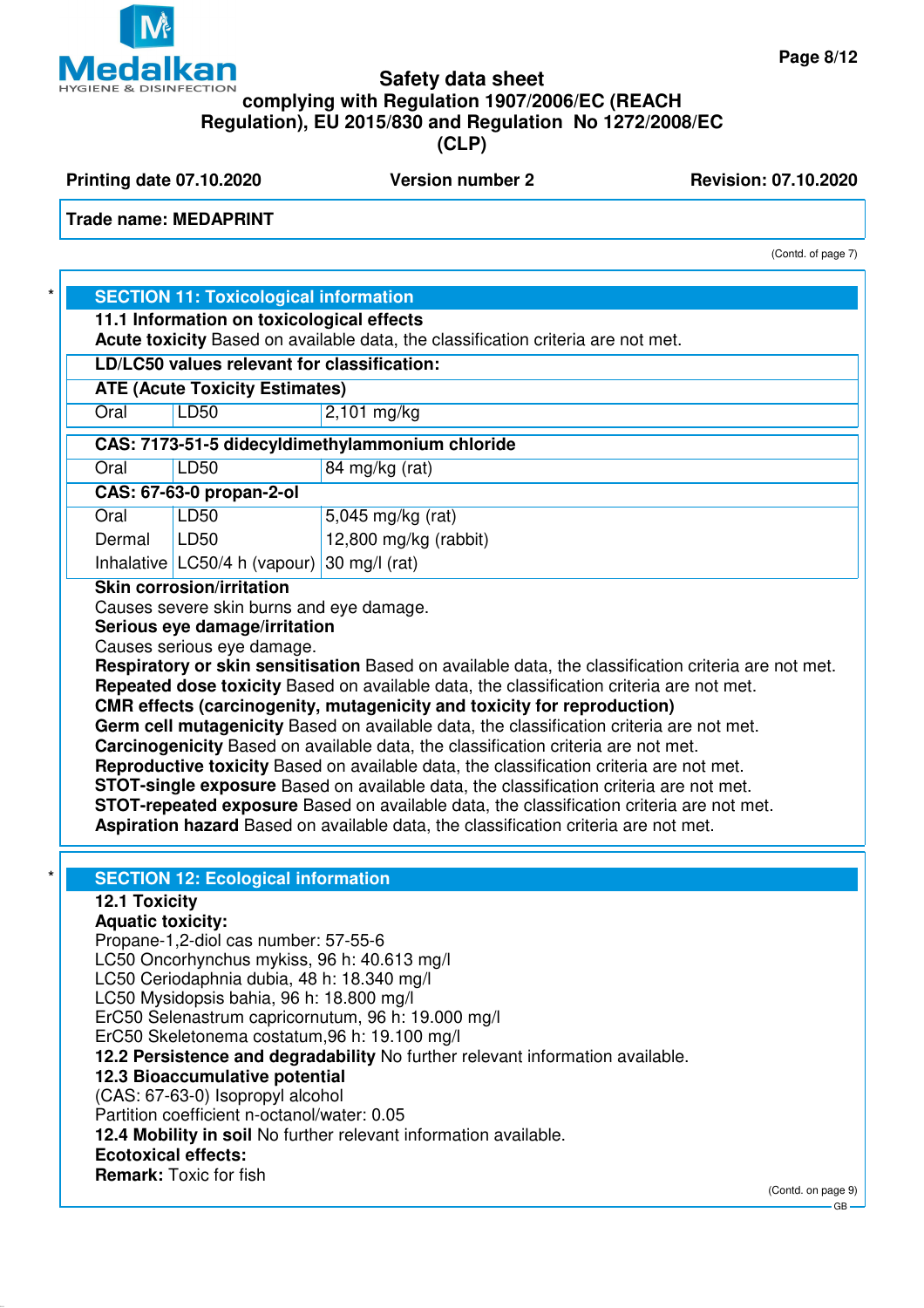

(Contd. of page 8)



### **Safety data sheet complying with Regulation 1907/2006/EC (REACH Regulation), EU 2015/830 and Regulation No 1272/2008/EC (CLP)**

**Printing date 07.10.2020 Version number 2 Revision: 07.10.2020** 

### **Trade name: MEDAPRINT**

## **Additional ecological information:**

**General notes:**

Must not reach sewage water or drainage ditch undiluted or unneutralised. Also poisonous for fish and plankton in water bodies.

The product contains materials that are harmful to the environment.

### **12.5 Results of PBT and vPvB assessment**

**PBT:** Not applicable.

**vPvB:** Not applicable.

**12.6 Other adverse effects** No further relevant information available.

### **SECTION 13: Disposal considerations**

**13.1 Waste treatment methods Recommendation**



Dispose according to National Regulations.



Must not be disposed together with household garbage. Do not allow product to reach sewage system.

## **Uncleaned packaging:**

**Recommendation:**

Disposal must be made according to official regulations. Packaging may be reused or recycled after cleaning.

| <b>SECTION 14: Transport information</b><br>14.1 UN-Number |                                                                                                                                               |
|------------------------------------------------------------|-----------------------------------------------------------------------------------------------------------------------------------------------|
| ADR, IMDG, IATA                                            | <b>UN1760</b>                                                                                                                                 |
| 14.2 UN proper shipping name                               |                                                                                                                                               |
| <b>ADR</b>                                                 | 1760 CORROSIVE LIQUID, N.O.S. (N-(3-<br>aminopropyl)-N-dodecylpropane-1,3-diamine),                                                           |
| <b>IMDG</b>                                                | <b>ENVIRONMENTALLY HAZARDOUS</b><br>CORROSIVE LIQUID, N.O.S. (N-(3-aminopropyl)-<br>N-dodecylpropane-1,3-diamine), MARINE<br><b>POLLUTANT</b> |
| <b>IATA</b>                                                | CORROSIVE LIQUID, N.O.S. (N-(3-aminopropyl)-<br>N-dodecylpropane-1,3-diamine)                                                                 |
|                                                            | (Contd. on page 10)<br>$-$ GR $-$                                                                                                             |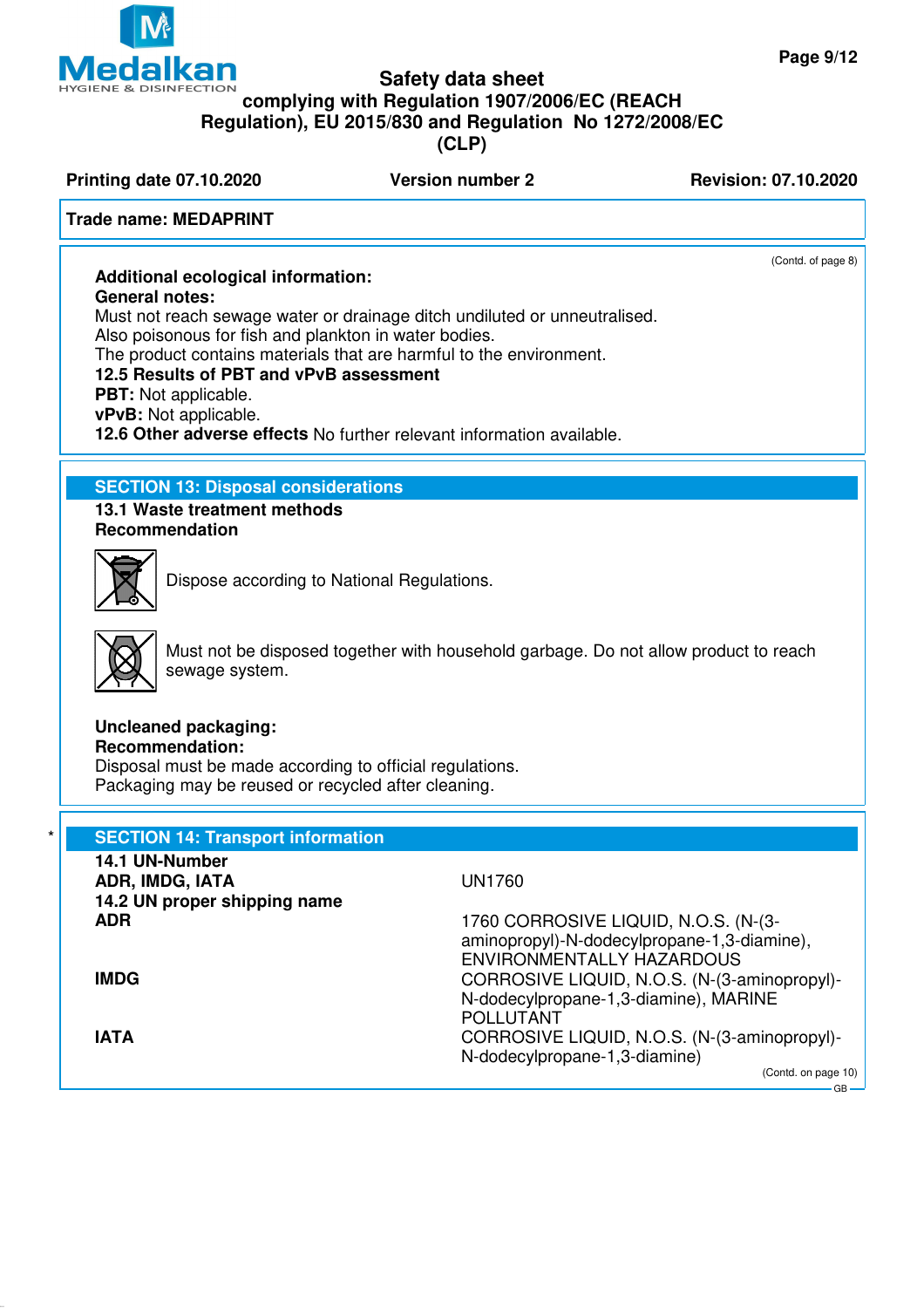

**(CLP)**

**Printing date 07.10.2020 Version number 2 Revision: 07.10.2020 Trade name: MEDAPRINT** (Contd. of page 9) **14.3 Transport hazard class(es) ADR, IMDG Class** 8 Corrosive substances.<br> **Label** 8 2012 **Label** 8 **IATA Class** 8 Corrosive substances. **Label** 8 **14.4 Packing group ADR, IMDG, IATA** II **14.5 Environmental hazards:** Environmental Hazardous Product contains environmentally hazardous substances: N-(3-aminopropyl)-N-dodecylpropane-1,3-diamine **Marine pollutant:** Yes Symbol (fish and tree) **Special marking (ADR):** Symbol (fish and tree) **14.6 Special precautions for user** Warning: Corrosive substances. **Hazard identification number (Kemler code):** 80 **EMS Number:** F-A,S-B **Segregation groups Segregation groups Nitrities** and their mixtures **Stowage Category** B **Stowage Code** Stowage Code SW2 Clear of living quarters. **14.7 Transport in bulk according to Annex II of Marpol and the IBC Code** Not applicable. **Transport/Additional information: ADR Limited quantities (LQ)** 1L **Excepted quantities (EQ)** Code: E2 Maximum net quantity per inner packaging: 30 ml Maximum net quantity per outer packaging: 500 ml **Transport category 2**<br>Tunnel restriction code F **Tunnel restriction code** (Contd. on page 11)  $-GB$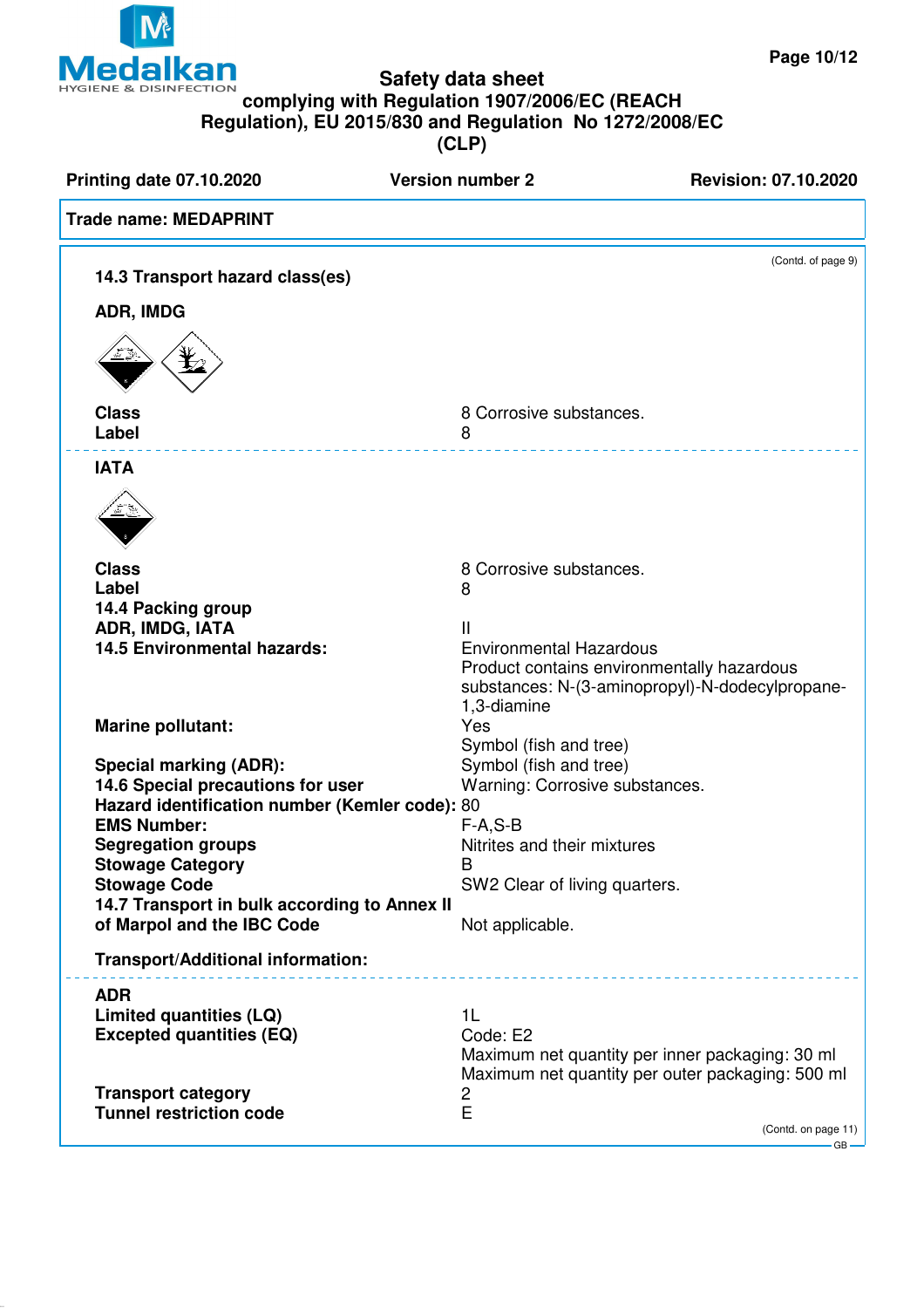

**Printing date 07.10.2020 Version number 2 Revision: 07.10.2020** 

### **Trade name: MEDAPRINT**

**IMDG Limited quantities (LQ)** 1L **Excepted quantities (EQ)** 

Maximum net quantity per inner packaging: 30 ml Maximum net quantity per outer packaging: 500 ml **UN "Model Regulation":** UN 1760 CORROSIVE LIQUID, N.O.S. (N-(3- AMINOPROPYL)-N-DODECYLPROPANE-1,3- DIAMINE), 8, II, ENVIRONMENTALLY **HAZARDOUS** 

**SECTION 15: Regulatory information** 

**15.1 Safety, health and environmental regulations/legislation specific for the substance or mixture**

Detergent Regulation No. 648/2004/EC CLP Regulation No. 1272/2008/EC Regulation (EU) 2015/830 Regulation REACH (EC) 1907/2006 REACH Regulation 1907/2006/EC Regulation (EU) 2015/830

CLP Regulation 1272/2008/EC

Directive 98/24/EC on the protection of health and safety of workers from the risks related to chemicals agents at work.

Council Directive 94/33/EC on the protection of young people at work, as ammended. Directive 92/85/EEC on the introduction of measures to encourage improvements in the safety and health at work of pregnant workers and workers who have recently given birth or are breastfeeding, as ammended

**Directive 2012/18/EU**

**Named dangerous substances - ANNEX I** None of the ingredients is listed.

**Seveso category** E1 Hazardous to the Aquatic Environment

**Qualifying quantity (tonnes) for the application of lower-tier requirements** 100 t **Qualifying quantity (tonnes) for the application of upper-tier requirements** 200 t **REGULATION (EC) No 1907/2006 ANNEX XVII** Conditions of restriction: 3

**National regulations:**

**Other regulations, limitations and prohibitive regulations**

**Substances of very high concern (SVHC) according to REACH, Article 57**

It doesn't contain substances of very high concern (SVHC).

**15.2 Chemical safety assessment:** A Chemical Safety Assessment has not been carried out.

### **SECTION 16: Other information**

This information is based on our present knowledge. However, this shall not constitute a guarantee for any specific product features and shall not establish a legally valid contractual relationship.

(Contd. of page 10)